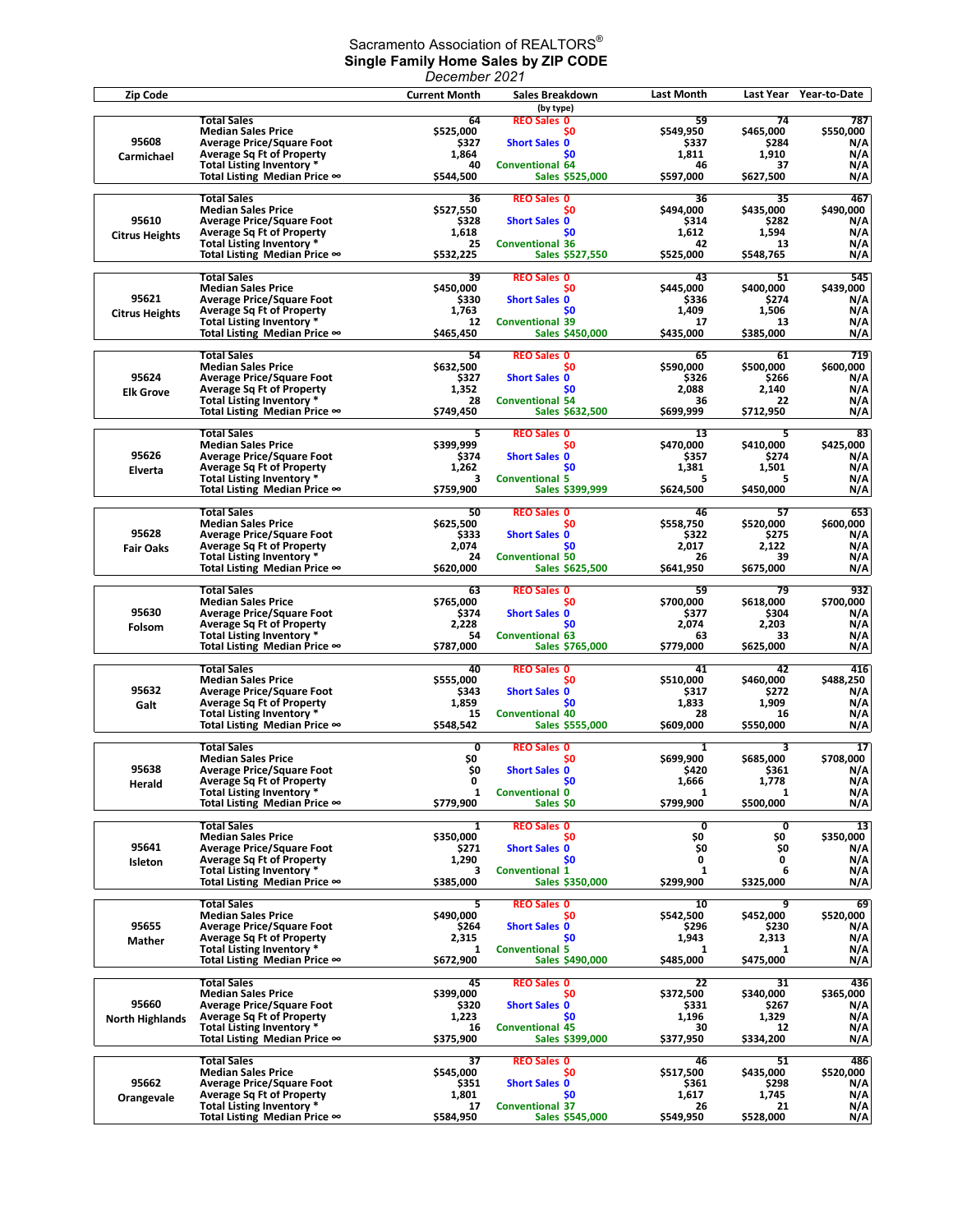## Sacramento Association of REALTORS $^\circ$ **Single Family Home Sales by ZIP CODE** *December 2021*

| <b>Zip Code</b>       |                                                                      | <b>Current Month</b> | Sales Breakdown                           | Last Month         | Last Year          | Year-to-Date     |
|-----------------------|----------------------------------------------------------------------|----------------------|-------------------------------------------|--------------------|--------------------|------------------|
|                       | <b>Total Sales</b>                                                   |                      | (by type)                                 | 70                 |                    | 680              |
|                       | <b>Median Sales Price</b>                                            | 66<br>S492.450       | <b>REO Sales 1</b><br>\$870,000           | \$500,000          | 56<br>\$395,000    | \$480,000        |
| 95670                 | <b>Average Price/Square Foot</b>                                     | \$317                | <b>Short Sales 0</b>                      | \$318              | \$274              | N/A              |
| Rancho Cordova        | <b>Average Sq Ft of Property</b>                                     | 1,733                | \$0                                       | 1,802              | 1,710              | N/A              |
|                       | Total Listing Inventory *<br>Total Listing Median Price ∞            | 22<br>\$489,950      | <b>Conventional 66</b><br>Sales \$492,450 | 27<br>\$470.000    | 13<br>\$375,000    | N/A<br>N/A       |
|                       |                                                                      |                      |                                           |                    |                    |                  |
|                       | <b>Total Sales</b>                                                   | 12                   | <b>REO Sales 0</b>                        | 26                 | 18                 | 198              |
| 95673                 | <b>Median Sales Price</b>                                            | \$400,000            | \$0                                       | \$443,500          | \$365,000          | \$408,500        |
| <b>Rio Linda</b>      | <b>Average Price/Square Foot</b><br><b>Average Sq Ft of Property</b> | \$312<br>1,345       | <b>Short Sales 0</b><br>S <sub>0</sub>    | \$359<br>1,375     | \$278<br>1,399     | N/A<br>N/A       |
|                       | Total Listing Inventory *                                            | 11                   | <b>Conventional 12</b>                    | 14                 | 10                 | N/A              |
|                       | Total Listing Median Price $\infty$                                  | \$514,950            | Sales \$400,000                           | \$465,000          | \$432,500          | N/A              |
|                       | <b>Total Sales</b>                                                   | 4                    | <b>REO Sales 0</b>                        | 12                 | 9                  | 136              |
|                       | <b>Median Sales Price</b>                                            | \$621,500            | <b>SO</b>                                 | \$654,500          | \$520,000          | \$649,500        |
| 95683                 | <b>Average Price/Square Foot</b>                                     | \$345                | <b>Short Sales 0</b>                      | \$285              | \$270              | N/A              |
| Rancho Murieta        | <b>Average Sq Ft of Property</b><br>Total Listing Inventory *        | 1,890<br>5           | \$0<br><b>Conventional 4</b>              | 2,543<br>6         | 2,110<br>16        | N/A<br>N/A       |
|                       | Total Listing Median Price ∞                                         | \$824,900            | Sales \$621,500                           | \$822,450          | \$678,000          | N/A              |
|                       |                                                                      |                      |                                           |                    |                    |                  |
|                       | <b>Total Sales</b><br><b>Median Sales Price</b>                      | 2<br>\$363,500       | <b>REO Sales 0</b><br>\$0                 | 0<br>\$O           | 1<br>\$107,000     | 19<br>\$440,000  |
| 95690                 | <b>Average Price/Square Foot</b>                                     | \$353                | <b>Short Sales 0</b>                      | \$0                | \$126              | N/A              |
| <b>Walnut Grove</b>   | <b>Average Sq Ft of Property</b>                                     | 1,036                | S <sub>0</sub>                            | 0                  | 850                | N/A              |
|                       | Total Listing Inventory *<br>Total Listing Median Price ∞            | 0<br>S0              | <b>Conventional 2</b><br>Sales \$363,500  | $\mathbf{0}$<br>S0 | 3<br>\$445,000     | N/A<br>N/A       |
|                       |                                                                      |                      |                                           |                    |                    |                  |
|                       | <b>Total Sales</b>                                                   | 9                    | <b>REO Sales 0</b>                        | 11                 | 5                  | 78               |
| 95693                 | <b>Median Sales Price</b><br><b>Average Price/Square Foot</b>        | \$899,000            | S <sub>0</sub>                            | \$1,000,000        | \$815.000          | \$886,375        |
| Wilton                | <b>Average Sq Ft of Property</b>                                     | \$369<br>2,691       | <b>Short Sales 0</b><br>\$0               | \$383<br>2,711     | \$405<br>1,975     | N/A<br>N/A       |
|                       | Total Listing Inventory *                                            | 5                    | <b>Conventional 9</b>                     | 15                 | 7                  | N/A              |
|                       | Total Listing Median Price $\infty$                                  | \$1,100,000          | Sales \$899,000                           | \$775.000          | \$900,000          | N/A              |
|                       | <b>Total Sales</b>                                                   | 27                   | <b>REO Sales 0</b>                        | 21                 | 31                 | 301              |
|                       | <b>Median Sales Price</b>                                            | \$635,000            | \$0                                       | \$630,000          | \$513.000          | \$600,000        |
| 95742                 | <b>Average Price/Square Foot</b>                                     | \$282                | <b>Short Sales 0</b>                      | \$269              | \$223              | N/A              |
| <b>Rancho Cordova</b> | <b>Average Sq Ft of Property</b><br>Total Listing Inventory *        | 2,422<br>20          | \$0<br><b>Conventional 27</b>             | 2,525<br>23        | 2,389<br>9         | N/A<br>N/A       |
|                       | Total Listing Median Price ∞                                         | \$650,000            | Sales \$635,000                           | \$650,000          | \$528,176          | N/A              |
|                       |                                                                      |                      |                                           |                    |                    |                  |
|                       | <b>Total Sales</b><br><b>Median Sales Price</b>                      | 31<br>\$710,000      | <b>REO Sales 0</b><br>\$0                 | 40<br>\$702,500    | 49<br>\$538,000    | 515<br>\$660,000 |
| 95757                 | <b>Average Price/Square Foot</b>                                     | \$298                | <b>Short Sales 0</b>                      | \$322              | \$246              | N/A              |
| <b>Elk Grove</b>      | <b>Average Sq Ft of Property</b>                                     | 2,472                | <b>SO</b>                                 | 2,258              | 2,441              | N/A              |
|                       | Total Listing Inventory *<br>Total Listing Median Price $\infty$     | 12<br>\$784,000      | <b>Conventional 31</b><br>Sales \$710,000 | 16<br>\$700,000    | 8<br>\$579,888     | N/A<br>N/A       |
|                       |                                                                      |                      |                                           |                    |                    |                  |
|                       | <b>Total Sales</b>                                                   | 46                   | <b>REO Sales 0</b>                        | 63                 | 76                 | 712              |
| 95758                 | <b>Median Sales Price</b><br><b>Average Price/Square Foot</b>        | \$597,500<br>\$337   | <b>SO</b><br><b>Short Sales 0</b>         | \$575,000<br>\$330 | \$460,000<br>\$271 | \$550,000<br>N/A |
| <b>Elk Grove</b>      | <b>Average Sq Ft of Property</b>                                     | 1,901                | \$0                                       | 1,891              | 1,857              | N/A              |
|                       | Total Listing Inventory *                                            | 17                   | <b>Conventional 46</b>                    | 21                 | 21                 | N/A              |
|                       | Total Listing Median Price ∞                                         | \$590,000            | Sales \$597,500                           | \$587,500          | \$499,500          | N/A              |
|                       | <b>Total Sales</b>                                                   | 2                    | <b>REO Sales 0</b>                        | 2                  | 6                  | 38               |
| 95811                 | <b>Median Sales Price</b>                                            | \$926,906            | S0                                        | \$449,000          | \$649,500          | \$599,500        |
| Midtown/              | <b>Average Price/Square Foot</b><br><b>Average Sq Ft of Property</b> | \$445<br>2,232       | <b>Short Sales 0</b><br><b>SO</b>         | \$585<br>966       | \$354<br>2,008     | N/A<br>N/A       |
| Downtown              | Total Listing Inventory *                                            | 10                   | <b>Conventional 2</b>                     | 12                 | 10                 | N/A              |
|                       | Total Listing Median Price ∞                                         | \$869,000            | Sales \$926,906                           | \$857,000          | \$764,900          | N/A              |
|                       | <b>Total Sales</b>                                                   | 0                    | <b>REO Sales 0</b>                        | 1                  | 2                  | 31               |
|                       | <b>Median Sales Price</b>                                            | \$O                  | S0                                        | \$775,000          | \$574,500          | \$647,207        |
| 95814                 | <b>Average Price/Square Foot</b>                                     | Ş0                   | <b>Short Sales 0</b>                      | \$443              | \$398              | N/A              |
| Downtown              | <b>Average Sq Ft of Property</b><br>Total Listing Inventory *        | 0<br>3               | \$0<br><b>Conventional 0</b>              | 1,749<br>з         | 1,449<br>4         | N/A<br>N/A       |
|                       | Total Listing Median Price ∞                                         | \$719,596            | Sales \$0                                 | \$699,990          | \$634,995          | N/A              |
|                       |                                                                      |                      |                                           |                    |                    |                  |
| 95815                 | <b>Total Sales</b><br><b>Median Sales Price</b>                      | 20<br>\$383,444      | <b>REO Sales 0</b><br>\$0                 | 26<br>\$336,250    | 19<br>\$275,000    | 272<br>\$335,000 |
| Woodlake              | <b>Average Price/Square Foot</b>                                     | \$300                | <b>Short Sales 0</b>                      | \$325              | \$280              | N/A              |
| <b>Noralto</b>        | <b>Average Sq Ft of Property</b>                                     | 1,453                | \$O                                       | 1,047              | 1,044              | N/A              |
| S. Hagginwood         | Total Listing Inventory *                                            | 14                   | <b>Conventional 20</b>                    | 16                 | 15                 | N/A              |
|                       | Total Listing Median Price ∞                                         | \$366,500            | Sales \$383,444                           | \$352,000          | \$327,000          | N/A              |
|                       | <b>Total Sales</b>                                                   | 15                   | <b>REO Sales 0</b>                        | 11                 | 12                 | 172              |
| 95816                 | <b>Median Sales Price</b>                                            | \$765,000<br>\$498   | S0                                        | \$865,000<br>\$450 | \$670,000          | \$685,000        |
| Midtown/East          | <b>Average Price/Square Foot</b><br><b>Average Sq Ft of Property</b> | 1,902                | <b>Short Sales 0</b><br>\$0               | 1,863              | \$421<br>2,145     | N/A<br>N/A       |
| Sacramento            | Total Listing Inventory *                                            | 14                   | <b>Conventional 15</b>                    | 18                 | 9                  | N/A              |
|                       | Total Listing Median Price ∞                                         | \$772,500            | Sales \$765,000                           | \$744,500          | \$775,000          | N/A              |
| 95817                 | <b>Total Sales</b>                                                   | 14                   | <b>REO Sales 0</b>                        | 10                 | 19                 | 188              |
| Elmhurst              | <b>Median Sales Price</b>                                            | \$465,000            | \$O                                       | \$540,000          | \$480,000          | \$480,000        |
| <b>Med Center</b>     | <b>Average Price/Square Foot</b>                                     | \$454                | <b>Short Sales 0</b>                      | \$480              | \$393              | N/A              |
| North/Central         | <b>Average Sq Ft of Property</b><br>Total Listing Inventory *        | 1,172<br>12          | \$0<br><b>Conventional 14</b>             | 1,230<br>14        | 1,203<br>20        | N/A<br>N/A       |
| Oak Park              | Total Listing Median Price ∞                                         | \$565,500            | Sales \$465,000                           | \$539,900          | \$550,000          | N/A              |
|                       |                                                                      |                      |                                           |                    |                    |                  |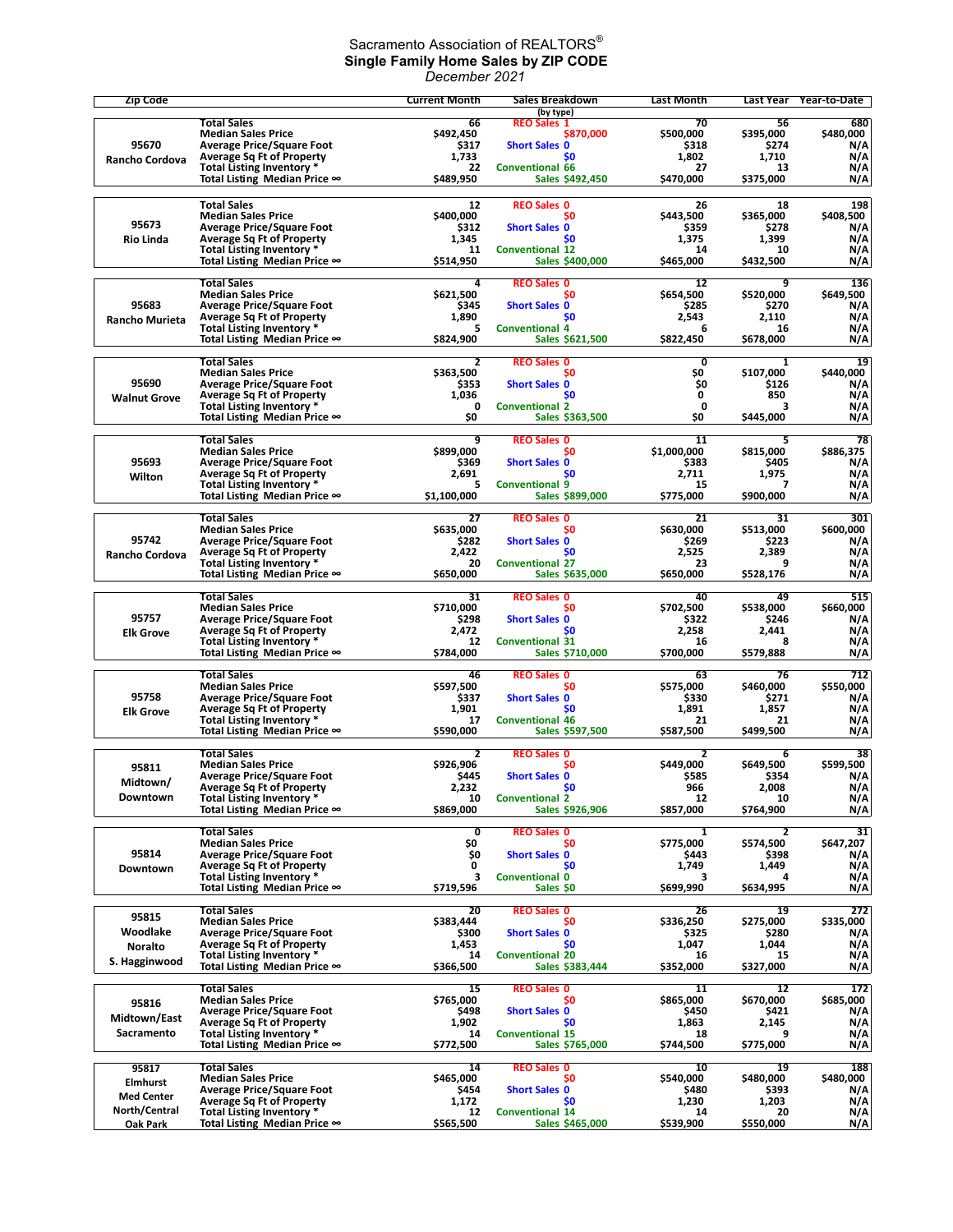## Sacramento Association of REALTORS $^\circ$ **Single Family Home Sales by ZIP CODE** *December 2021*

| <b>Zip Code</b>          |                                                                      | <b>Current Month</b> | Sales Breakdown<br>(by type)        | <b>Last Month</b>  | Last Year          | Year-to-Date     |
|--------------------------|----------------------------------------------------------------------|----------------------|-------------------------------------|--------------------|--------------------|------------------|
|                          | <b>Total Sales</b>                                                   | 27                   | <b>REO Sales 0</b>                  | 24                 | 33                 | 305              |
| 95818                    | <b>Median Sales Price</b>                                            | \$692,000            | S <sub>0</sub>                      | \$715,000          | \$620,000          | \$676,000        |
| <b>Land Park</b>         | <b>Average Price/Square Foot</b><br><b>Average Sq Ft of Property</b> | \$521<br>1,502       | <b>Short Sales 0</b><br>\$0         | \$483<br>1,613     | \$481<br>1,509     | N/A<br>N/A       |
| <b>Curtis Park</b>       | Total Listing Inventory *                                            | 11                   | <b>Conventional 27</b>              | 19                 | 18                 | N/A              |
|                          | Total Listing Median Price ∞                                         | \$799,000            | <b>Sales \$692,000</b>              | \$598,000          | \$717,500          | N/A              |
|                          | <b>Total Sales</b>                                                   | 23                   | <b>REO Sales 0</b>                  | 25                 | 31                 | 337              |
| 95819                    | <b>Median Sales Price</b><br><b>Average Price/Square Foot</b>        | \$708,000<br>\$530   | \$0<br><b>Short Sales 0</b>         | \$775,000<br>\$514 | \$772,000<br>\$471 | \$727,000<br>N/A |
| <b>East Sacramento</b>   | <b>Average Sq Ft of Property</b>                                     | 1,586                | <b>SO</b>                           | 1,598              | 1,940              | N/A              |
|                          | Total Listing Inventory *                                            | 17                   | <b>Conventional 23</b>              | 22                 | 26                 | N/A              |
|                          | Total Listing Median Price ∞                                         | \$760,000            | Sales \$708,000                     | \$795,000          | \$833,750          | N/A              |
| 95820                    | <b>Total Sales</b>                                                   | 35                   | <b>REO Sales 0</b>                  | 45                 | 34                 | 504              |
| <b>Tahoe Park</b>        | <b>Median Sales Price</b><br><b>Average Price/Square Foot</b>        | \$405,000<br>\$382   | S0<br><b>Short Sales 0</b>          | \$400,000<br>\$377 | \$340,500<br>\$335 | \$389,000<br>N/A |
| <b>Colonial Village</b>  | <b>Average Sq Ft of Property</b>                                     | 1,100                | \$0                                 | 1,122              | 1,052              | N/A              |
| S. Oak Park              | Total Listing Inventory *                                            | 23                   | <b>Conventional 35</b>              | 34                 | 29                 | N/A              |
|                          | Total Listing Median Price ∞                                         | \$379,000            | Sales \$405,000                     | \$381,200          | \$344,450          | N/A              |
|                          | <b>Total Sales</b>                                                   | 24                   | <b>REO Sales 0</b>                  | 27                 | 48                 | 375              |
| 95821                    | <b>Median Sales Price</b><br><b>Average Price/Square Foot</b>        | \$500,000<br>\$341   | \$0<br><b>Short Sales 0</b>         | \$450,000<br>\$337 | \$404,500<br>\$282 | \$465,000<br>N/A |
| N. Arden Arcade          | <b>Average Sq Ft of Property</b>                                     | 1,642                | \$0                                 | 1,465              | 1,583              | N/A              |
|                          | Total Listing Inventory *                                            | 15                   | <b>Conventional 24</b>              | 25                 | 14                 | N/A              |
|                          | Total Listing Median Price ∞                                         | \$585,000            | Sales \$500,000                     | \$569,000          | \$399,900          | N/A              |
| 95822                    | <b>Total Sales</b>                                                   | 34                   | <b>REO Sales 0</b>                  | 34                 | 34                 | 477              |
| S. Land Park             | <b>Median Sales Price</b><br><b>Average Price/Square Foot</b>        | \$409,500<br>\$318   | SO.<br><b>Short Sales 0</b>         | \$440,500<br>\$339 | \$375,000<br>\$310 | \$408,000<br>N/A |
| <b>Hollywood Park</b>    | <b>Average Sq Ft of Property</b>                                     | 1,393                | S <sub>0</sub>                      | 1,474              | 1,341              | N/A              |
| <b>Golf Course Terr.</b> | Total Listing Inventory *                                            | 21                   | <b>Conventional 34</b>              | 33                 | 10                 | N/A              |
|                          | Total Listing Median Price ∞                                         | \$449,950            | Sales \$409,500                     | \$454,950          | \$369,000          | N/A              |
| 95823                    | <b>Total Sales</b>                                                   | 52                   | <b>REO Sales 0</b>                  | 46                 | 41                 | 533              |
|                          | <b>Median Sales Price</b>                                            | \$425,000            | S <sub>0</sub>                      | \$405,050          | \$354,000          | \$400.000        |
| S. Sacramento            | <b>Average Price/Square Foot</b><br><b>Average Sq Ft of Property</b> | \$308<br>1,435       | <b>Short Sales 0</b><br>\$0         | \$304<br>1,396     | \$248<br>1,477     | N/A<br>N/A       |
| Parkway                  | Total Listing Inventory *                                            | 17                   | <b>Conventional 52</b>              | 30                 | 13                 | N/A              |
| Valley Hi                | Total Listing Median Price ∞                                         | \$406,100            | Sales \$425,000                     | \$430,000          | \$340,000          | N/A              |
|                          | <b>Total Sales</b>                                                   | 18                   | <b>REO Sales 0</b>                  | 18                 | 15                 | 212              |
| 95824                    | <b>Median Sales Price</b>                                            | \$368,000            | \$0                                 | \$325,450          | \$295,000          | \$338,500        |
| S. City Farms            | <b>Average Price/Square Foot</b>                                     | \$286                | <b>Short Sales 0</b>                | \$298              | \$271              | N/A              |
| <b>Fruitridge Manor</b>  | <b>Average Sq Ft of Property</b><br>Total Listing Inventory *        | 1,366<br>16          | <b>SO</b><br><b>Conventional 18</b> | 1,174<br>11        | 1,131<br>14        | N/A<br>N/A       |
| Avondale                 | Total Listing Median Price ∞                                         | \$355,000            | Sales \$368,000                     | \$337,000          | \$349,990          | N/A              |
|                          | <b>Total Sales</b>                                                   | 15                   | <b>REO Sales 0</b>                  | 8                  | 24                 | 183              |
| 95825                    | <b>Median Sales Price</b>                                            | \$499,950            | S0                                  | \$502,500          | \$414,500          | \$445,000        |
| S. Arden Arcade          | <b>Average Price/Square Foot</b><br><b>Average Sq Ft of Property</b> | \$340<br>1,588       | <b>Short Sales 0</b><br>\$0         | \$365<br>1,525     | \$275<br>1,481     | N/A<br>N/A       |
| Sierra Oaks              | Total Listing Inventory *                                            | 4                    | <b>Conventional 15</b>              | 13                 | 15                 | N/A              |
| <b>Campus Commons</b>    | Total Listing Median Price ∞                                         | \$544,450            | Sales \$499,950                     | \$499,900          | \$439,000          | N/A              |
|                          | Total Sales                                                          | 36                   | <b>REO Sales 0</b>                  | 49                 | 31                 | 439              |
| 95826                    | <b>Median Sales Price</b>                                            | \$485,000            | \$0                                 | \$480,000          | \$404,000          | \$460,000        |
| <b>College Glen</b>      | <b>Average Price/Square Foot</b>                                     | \$364                | <b>Short Sales 0</b>                | \$327              | \$279              | N/A              |
| La Riviera               | <b>Average Sq Ft of Property</b><br>Total Listing Inventory *        | 1,389<br>10          | \$0<br><b>Conventional 36</b>       | 1,507<br>18        | 1,483<br>7         | N/A<br>N/A       |
| Rosemont                 | Total Listing Median Price ∞                                         | \$509,500            | Sales \$485,000                     | \$508,300          | \$425,000          | N/A              |
|                          | <b>Total Sales</b>                                                   | 18                   | <b>REO Sales 0</b>                  | 23                 | 18                 | 209              |
|                          | <b>Median Sales Price</b>                                            | \$444,000            | \$0                                 | \$475,000          | \$407,500          | \$445,000        |
| 95827                    | <b>Average Price/Square Foot</b>                                     | \$303                | <b>Short Sales 0</b>                | \$302              | \$269              | N/A              |
| <b>Lincoln Village</b>   | <b>Average Sq Ft of Property</b><br>Total Listing Inventory *        | 1,561<br>6           | \$0<br><b>Conventional 18</b>       | 1,701<br>8         | 1,589<br>3         | N/A<br>N/A       |
|                          | Total Listing Median Price ∞                                         | \$469,900            | Sales \$444,000                     | \$419,900          | \$420,000          | N/A              |
|                          | <b>Total Sales</b>                                                   | 42                   | <b>REO Sales 0</b>                  | 39                 | 40                 | 488              |
|                          | <b>Median Sales Price</b>                                            | \$444,500            | SO.                                 | \$450,000          | \$382,500          | \$435,000        |
| 95828                    | <b>Average Price/Square Foot</b>                                     | \$302                | <b>Short Sales 0</b>                | \$302              | \$250              | N/A              |
| Florin                   | <b>Average Sq Ft of Property</b><br>Total Listing Inventory *        | 1,482<br>27          | \$0<br><b>Conventional 42</b>       | 1,484<br>36        | 1,595<br>22        | N/A<br>N/A       |
|                          | Total Listing Median Price ∞                                         | \$435,000            | <b>Sales \$444,500</b>              | \$449,000          | \$396,500          | N/A              |
|                          | <b>Total Sales</b>                                                   | 31                   | <b>REO Sales 0</b>                  | 28                 | 27                 | 357              |
|                          | <b>Median Sales Price</b>                                            | \$577,000            | \$0                                 | \$529,000          | \$470,000          | \$538,900        |
| 95829                    | <b>Average Price/Square Foot</b>                                     | \$341                | <b>Short Sales 0</b>                | \$389              | \$248              | N/A              |
| Vineyard                 | <b>Average Sq Ft of Property</b><br>Total Listing Inventory *        | 1,917<br>17          | <b>SO</b><br><b>Conventional 31</b> | 1,850<br>23        | 2,161<br>18        | N/A<br>N/A       |
|                          | Total Listing Median Price ∞                                         | \$699,000            | Sales \$577,000                     | \$690,750          | \$723,500          | N/A              |
|                          | <b>Total Sales</b>                                                   | 2                    | <b>REO Sales 0</b>                  | 0                  | 0                  | 9                |
|                          | <b>Median Sales Price</b>                                            | \$1,162,500          | S0                                  | \$0                | SO.                | \$725,000        |
| 95830                    | <b>Average Price/Square Foot</b>                                     | \$406                | <b>Short Sales 0</b>                | SO.                | \$0                | N/A              |
| <b>East Florin Road</b>  | <b>Average Sq Ft of Property</b><br>Total Listing Inventory *        | 3,344<br>1           | \$0<br><b>Conventional 2</b>        | 0<br>0             | 0<br>4             | N/A<br>N/A       |
|                          | Total Listing Median Price ∞                                         | \$940,000            | Sales \$1,162,500                   | \$0                | \$937,000          | N/A              |